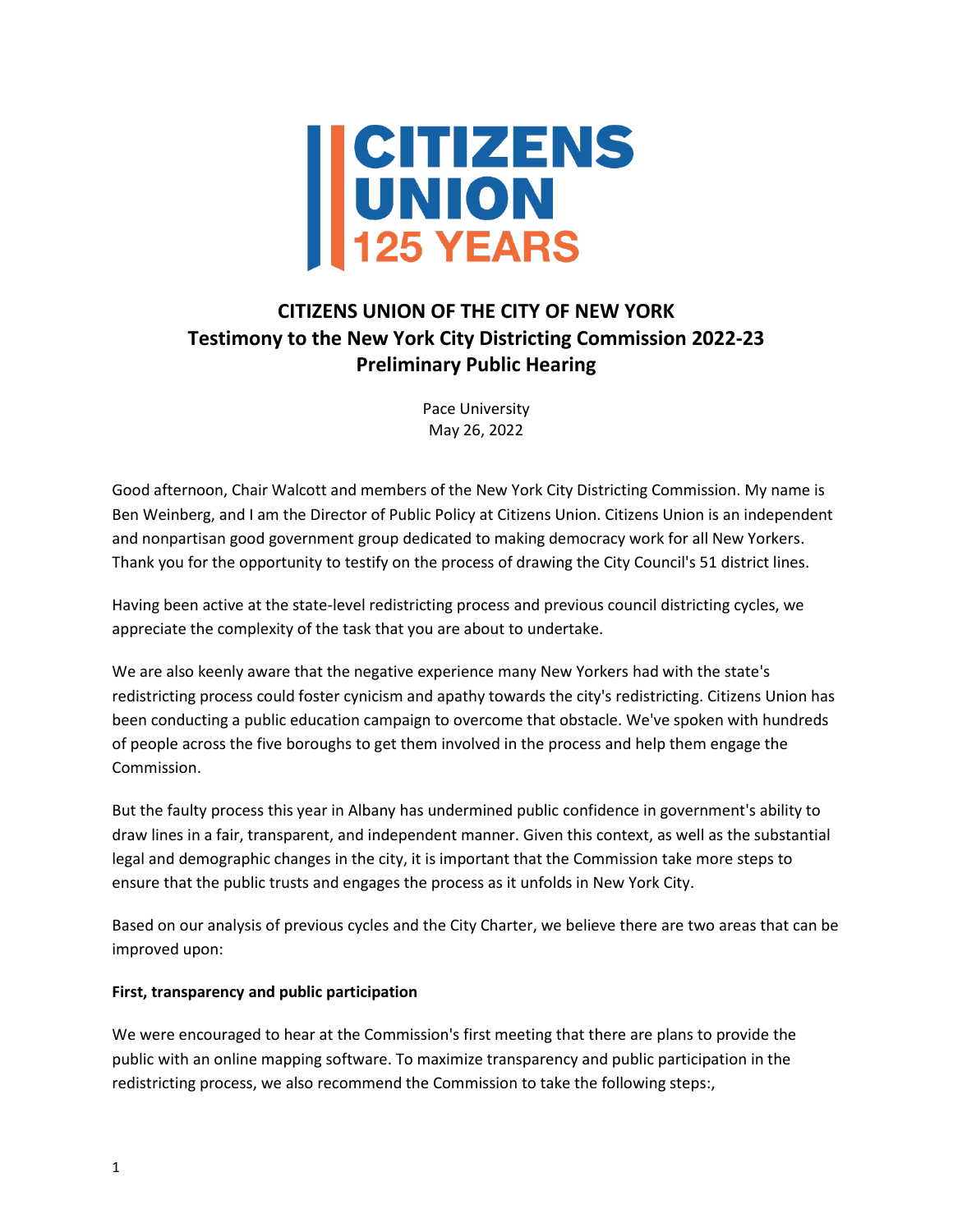## 1. **Make all materials related to the Commission's meetings and operations public**

Meeting agendas, written minutes, and transcripts should be uploaded to the Commission's website in a timely manner to allow the public to follow its proceedings. So should the Commission's adopted by-laws and resolutions. For example, commissioners adopted a resolution in their May  $11<sup>th</sup>$  meeting, but the public did not see it before the meeting or after it was adopted.

# 2. **Maximize public participation by scheduling some public hearings on evenings and weekends and providing increased language and disability access**

The Commission should allow people with pressing work schedules to participate in the process by holding some evening hearings, and holding hearings at an easily accessible location in every borough. Like previous Commissions, it should offer interpreters in the languages most prevalent in that borough and translate key documents into the ten designated citywide languages. There should be accommodations for people with disabilities, such as ASL interpretation, live captioning of meetings, website accessibility, and in-person hearings at accessible locations.

#### **Second, fair and independent redistricting**

This is critical in light of the latest developments at the state-level redistricting and after the Court of Appeals tossed out congressional and state senate maps.

## 1. **Adopt expansive anti-gerrymandering criteria**

While the City Charter provides a good foundation for the drawing of district lines, including by forbidding partisan gerrymandering, it does not address the possibility that maps would be drawn to favor incumbents or a particular candidate. Incumbent-based gerrymandering is more likely when all Council Members are up for reelection, and the city has seen such cases before. The Commission should adopt a more expansive anti-gerrymandering criterion, mirroring New York's constitutional provision, which states that districts should not be drawn with an intent to favor or oppose any political party, an incumbent legislator, or any previous or presumed candidate for office.

## 2. **Adopt a Code of Ethics and address conflicts of interest**

We were pleased to hear the Commission plans to adopt a code of ethics to ensure commissioners remain impartial when discussing, negotiating, and voting on future maps. Citizens Union has submitted detailed proposals on this issue, including addressing political conflicts of interest for members who are affiliated with incumbents, presumptive candidates, or campaign activities, and including disclosures when discussing maps with individuals outside of the Commission.